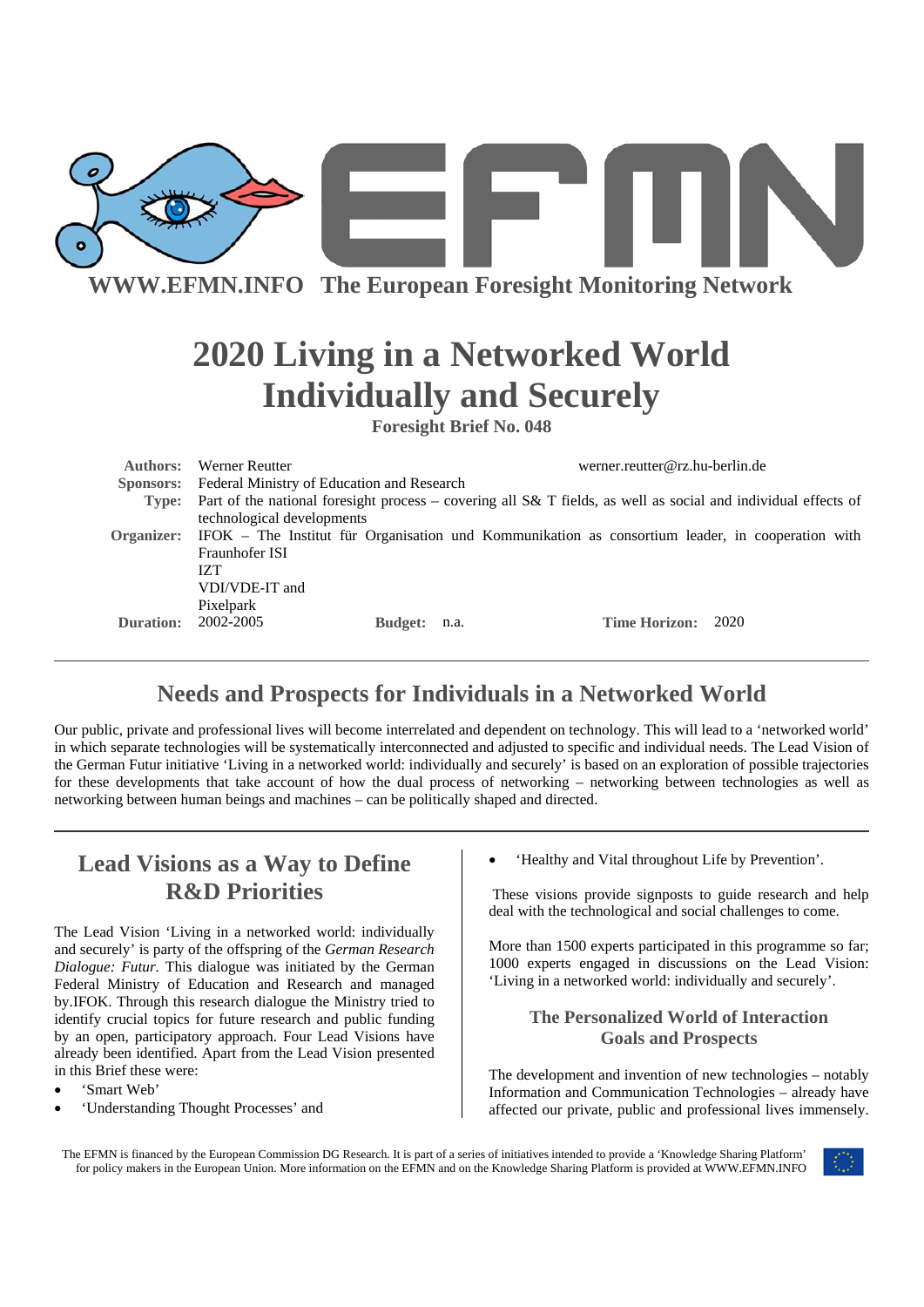Until now we mostly use technologies such as mobile phones and computers, separately and independently from each other. What is still not adequately addressed however,, is the fact that these technologies will become more and more interconnected. This will trigger a triple process.

The different spheres of our lives will become increasingly intermeshed and intertwined. The existing boundaries between our private, public, and professional lives will disappear. This will require technologies that can transgress limits. They have to be interconnected and turned into networks. In order to meet the social and individual demands these networks have to be ubiquitous. They have to be accessible at any time, from any place, and in any situation. In short, we will live in a networked world. Finally, these technologies have to comply with our personal needs and wishes. This pre-supposes a highly developed level of M2M-interaction and communication.

The aforementioned prospects define two primary goals of the Lead Vision:

- First, the Lead Vision wants to help to develop a digital network that meets the needs of their users. Autonomy and individuality of the users are crucial requirements that are to prevail over technical requirements. It is not the user that is to adapt to the technology but the technology to the users.
- Second, the Lead Vision endeavours to feature a technology that is in any sense reliable. The technological infrastructure will be invisible as well as accessible at any time. In addition, bi-directional information should be possible.



**The Three Dimensions of this 'Personalized World of Interaction'**

Overall, these developments will lead to a 'personalized world of interaction' that:

- Guarantees the security of its members
- Provides their members with a ubiquitous technological infrastructure, and
- Allows M2M-interaction.

That is process-oriented, able to learn, develop and adjust.

The outcome of the foresight process was that in a 'personalised world of interaction' the users will remain embedded in their social-cultural environment. The networked world will not create 'monadic' isolated individuals but will foster and sustain social networks. The networked world will serve a socially, professionally, and culturally active population. This Lead Vision points towards an interdisciplinary approach. It strives to combine concepts from the social sciences and cultural studies with research into new technologies.

#### **Social and Economic Dimensions of the Networked World**

According to the Lead Vision, the networked world will alter our life fundamentally. Networked systems will not just be tools to accomplish specific tasks. They will support our daily lives on an individual and personal basis. They will relieve us from routine tasks and fulfil encompassing functions.

The Lead Vision identified long-term trends that will determine the shape and the extent of the 'personalised world of interaction':

- Social and technical systems will become far more complex. In order to deal with this complexity individuals as well as the society in general will need assistance provided by the networks themselves. In addition, the technical systems have to be transparent and foster the autonomy of the users. The users have to be able to manage their environments in a flexible and self-determined way.
- Globalisation will bring about more communication and mobility. The networked world will have to provide us with the technological infrastructure in order to use these options in the best way.
- In the networked world intellectual property rights will become more important. We will have to think about how to protect these rights without undermining the positive effects of the network systems. 'Open Sourcing' and new modes of organisation will have to be established in order to secure these rights.
- This personalised world of interaction will be part of a society of knowledge. Lifelong learning will be a must for everybody.

On the other hand, the networked world has not only to comply with individual needs but also to guarantee other properties: it has to provide confidentiality, authenticity, and transparency as well as reliability and security.

The development of these technologies will help to create new jobs and strengthen Germany's competitiveness in the world market. They will solve social problems and lead to the creation of new and highly qualified jobs.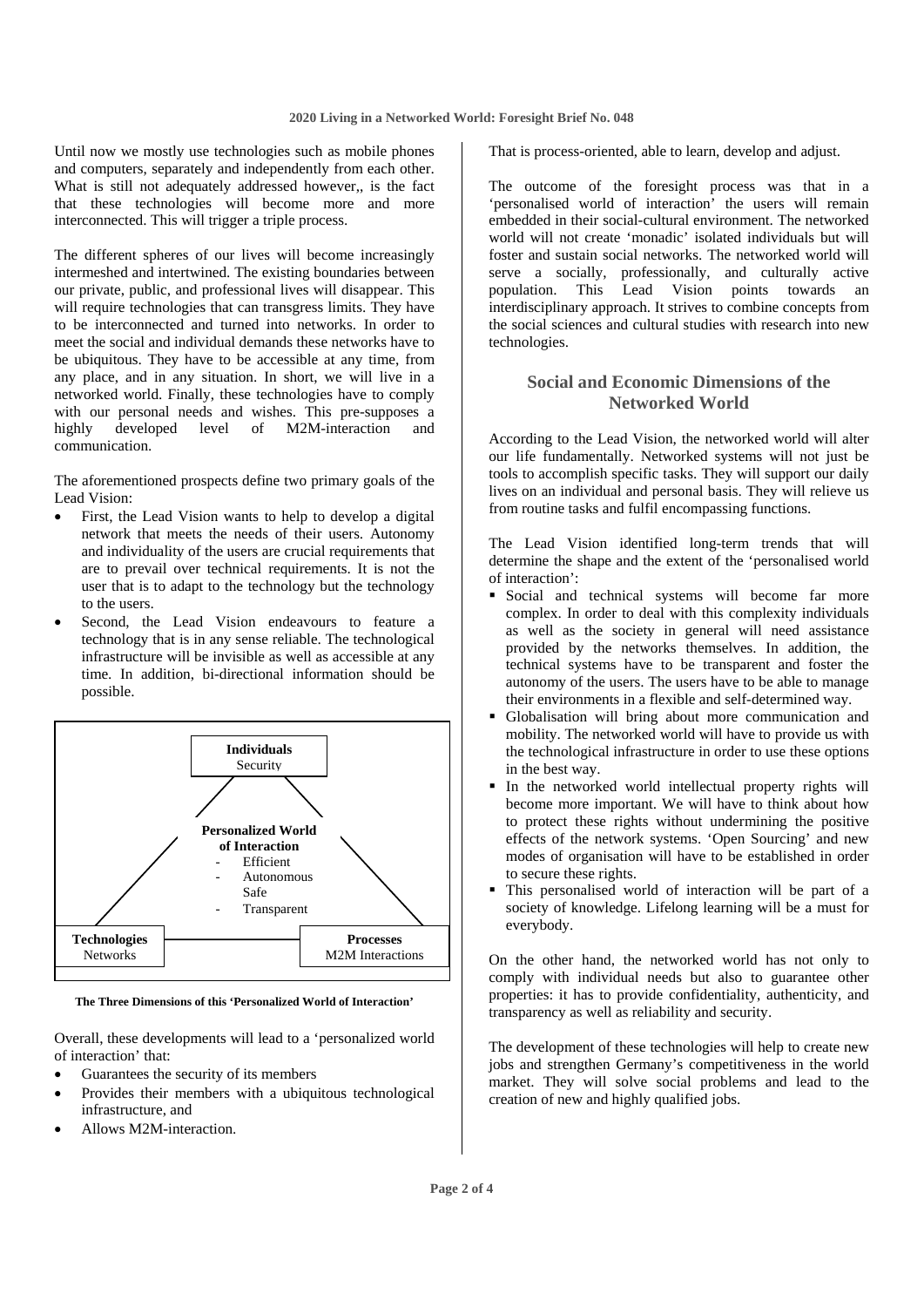#### **Methodology**

The *German Research Dialogue: Futur* was organized in a participatory, bottom-up approach that included conferences, workshops and focus groups. Even though it was an open-

### **Further Fields of Research**

#### **Technical Research**

The Lead Vision has affected existing research and triggered new questions relating to: M2M-interaction, embedded systems, software agents, networks, the structure of services, and security.

Until now **M2M-interaction** is mostly based on the screen-keyboard-mouse principle. However recent developments in artificial intelligence and in microsystem technologies may provide new solutions and new modes for man-machine interaction. Relevant fields for future research in this area include communication, visualisation, sensor-technologies and energy supply.

- As far as **communication** is concerned the main problem is how to translate spoken words into a semantic model. Put another way, we need technologies that can understand what has been said and act upon this understanding. This line of research is still in its infancy.
- As far as **visualisation** is concerned a number of improvements already have been made. Simulationtechniques are used in a variety of fields such as augmented-reality-applications and virtual engineering. In addition to this new materials may one day lead to the use of flexible displays and intelligent reusable 'intelligent paper'.
- New **sensor-technologies** *have also* been developed. These enable interface techniques managed by heador eye-movements, puffing etc. These techniques will facilitate future M2M-interaction. Other technologies will help both man and machine to better understand information as well as the situations that users may find themselves in.
- **Energy** is mostly supplied to devices using conventional batteries. Future research will explore new ways for providing energy to mobile devices using muscle movements for example.
- Finally new technologies will have to take into account how fast individual users can learn. This will determine the level of **support** that systems will have to provide.

ended process, it still found consensus on a number of issues and provided guidelines for future research and policy.

What is true in general for Futur is true in particular for the Lead Vision **Living in a Networked World: Individually and Securely**.

- **Embedded Systems:** Already many tasks in everyday life are delegated to 'embedded systems' that guide the technical systems of cars, airplanes and buildings. Research is required on how existing technologies may be put into practice and further integrated with existing and future systems.
- **Software Agents:** By contrast with 'embedded systems' 'software agents' are autonomous. They are not embedded in other technologies. Software agents are like robots in that they may interact with other software agents on behalf of users. This raises a number of questions concerning interactions not only between software agents but between individuals and software agents. It raises questions about the legal consequences of these interactions such as 'who is liable if something goes wrong when a software agent acts on one's behalf?
- **Networks and structure of services:** Global communication systems such as networks for television and broadcasting will interact with mobile and body area networks attached to individual users. The first steps in this direction have already have been made. Video on demand and multimedia messaging are just early examples of such services.
- **Security:** A pivotal problem is to protect private and professional communication. This implies a need for cryptographic research as well as answers to questions such as how the sender of a message can definitely be identified. Even though technologies based on Public Key Infrastructure, digital signatures, biometrical identification and technologies for digital rights management are already in use, they lack practicability. They are inefficient and costly. Further basic research on security aspects is required.

#### **Non-Technical and Interdisciplinary Research**

Apart from all these issues that refer to the technological side of a networked world, the Lead Vision also addresses non-technical and interdisciplinary factors of the innovations being considered. First and foremost a networked world can only work if there are common policies, as well as technical rules and standards. This concerns legal issues such as copyright and other rights such as the right to encrypt messages and monetary issues such as the availability of micro-payment systems, and